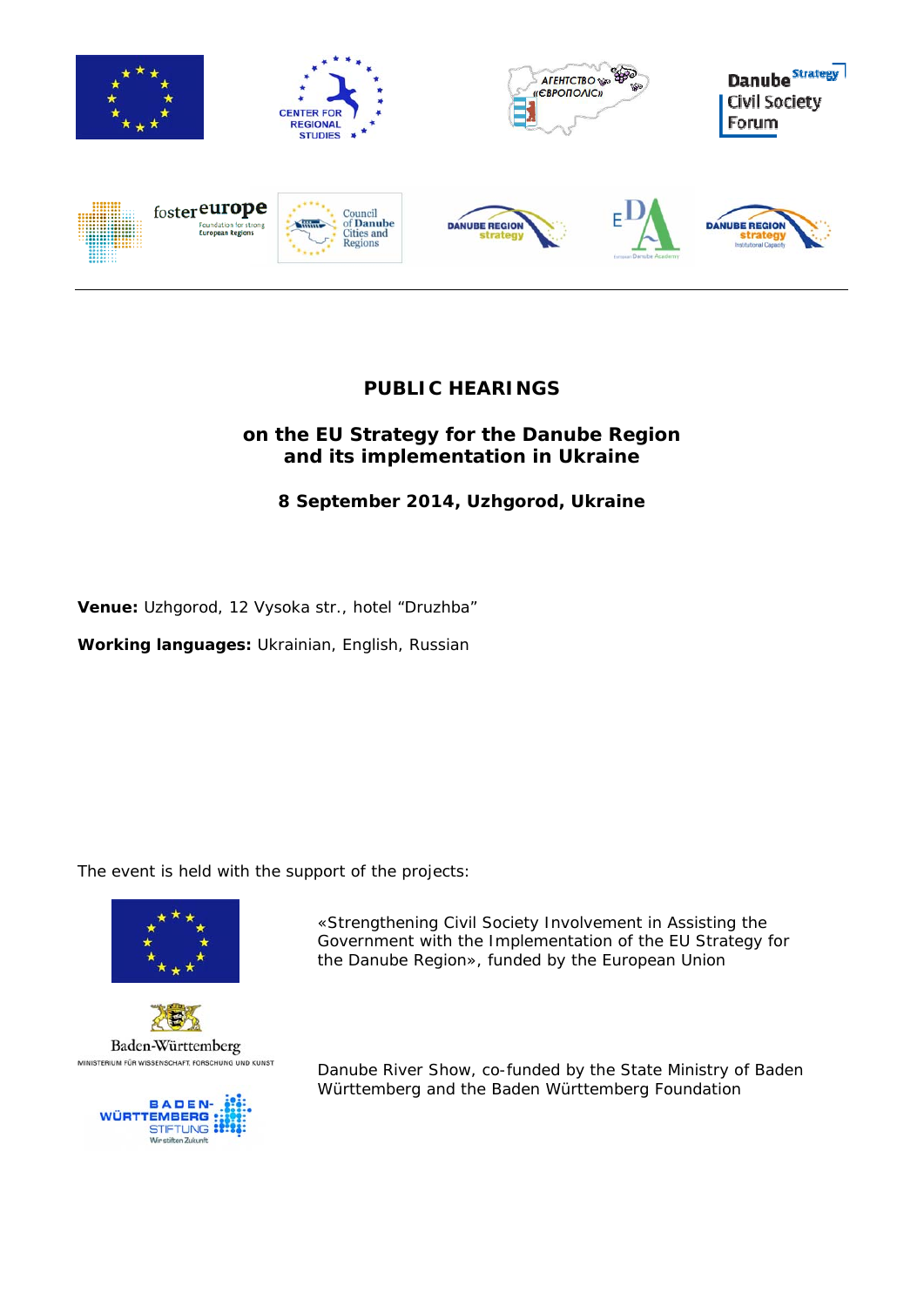## **AGENDA**

- 9:00 9:30 **Registration of participants**
- 9:30 10:00 **Opening session**

**Igor Studennikov**, Executive Director of the Centre for Regional Studies, Manager of the project "Strengthening Civil Society Involvement in Assisting the Government with the Implementation of the EU Strategy for the Danube Region"

**Andriy Vartsaba,** Head of the Department of external economic relations, investment of capital and transboundary cooperation of the Zakarpatska Oblast State Administration

**Jörg Mirtl**, EUSDR Priority Area 10 "Institutional capacity and cooperation", Government of the City of Vienna

**Stefan August Lütgenau**, Director of Foster Europe, Foundation for Strong European Regions; President of the Danube Civil Society Forum

**Volodimir Flenko**, Vice Mayor of Uzhgorod

**Miroslava Lendyel**, pro-rector of the Uzhgorod National University

10:00 – 10:30 **Session I: EU Strategy for the Danube Region – a macro-regional strategy for the diverse region** 

> **Moderator Stefan August Lütgenau**, Director of Foster Europe, Foundation for Strong European Regions; President of the Danube Civil Society Forum

### **Key notes (10 min):**

**Jörg Mirtl** – EU Strategy for the Danube Region: key notes after the 3<sup>rd</sup> Annual EUSDR Forum

**Gabor Schneider** – Macro-regional strategies as a tool for cohesion in modern Europe

**Stefan August Lütgenau** – Civil society: a driving force of the Danube Strategy process

- 10:30 11:30 **Discussion**
- 11:30 12:00 **Tea/coffee break**

### 12:00 – 13:00 **Session II: Comprehensive Vision of the EUSDR implementation in Ukraine**

### **Moderator:**

**Igor Studennikov**, Executive Director of the Centre for Regional Studies, Manager of the project "Strengthening Civil Society Involvement in Assisting the Government with the Implementation of the EU Strategy for the Danube Region"

### **Key notes (10 min):**

**Igor Studennikov** – Developing a Comprehensive Vision of the EUSDR implementation in Ukraine: steps and approach

**Oleg Luksha** – Local specifics of the EUSDR implementation in the Zakarpatska oblast